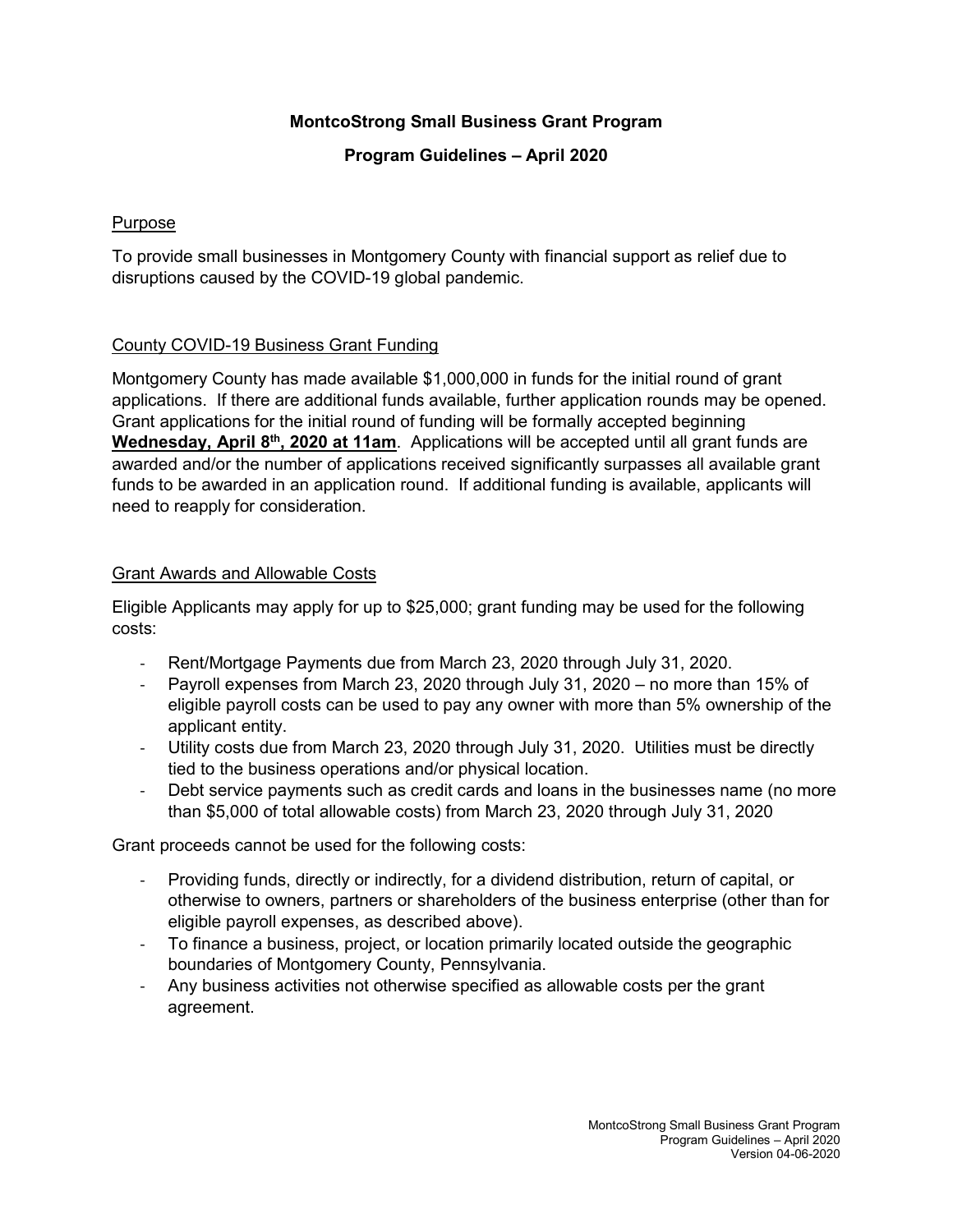# **Eligibility**

Applicants must meet the following criteria to be eligible to apply:

- Be a for-profit business with a physical location in Montgomery County, Pennsylvania that was in operation on or before March  $23<sup>rd</sup>$ , 2020 and can be identified as a business impacted by economic disruptions caused by the COVID-19 global pandemic and/or is a business that has closed as a result of the Governor of the Commonwealth of Pennsylvania order relating to "non-life sustaining business" effective March 23rd, 2020.
- Employed no more than fifty (50) individuals total (including all full time and all part-time staff) as of March 23<sup>rd</sup>, 2020 and currently employ no more than fifty (50) individuals total (including all full time and all part-time staff). Priority consideration for funding will be given to those businesses that certify they are continuing to pay employees even while closed or significantly disrupted by the COVID-19 global pandemic.
- Must be an incorporated business in and/or registered with the Commonwealth of Pennsylvania.
- 501c3, 501c4, and 501c6 entities are not eligible.

#### Application Process

To apply, businesses will be required to complete an online application – the online application and other program information can be found here [https://www.montcopa.org/MontcoStrongSBGP.](https://www.montcopa.org/MontcoStrongSBGP)

Applicants will be requested and/or required to provide the following information:

- Amount of funds requested and requested use of funds.
- Physical location, address, and business contact Information.
- Narrative describing the disruption the COVID-19 global pandemic has caused for your businesses (1000 words maximum).
- Description of business operations (including type of business, number of employees as of March 23 and currently, current status of operations, typical expenditures, ownership composition, financial status).
- Whether any employees have been terminated or furloughed as a direct result of COVID-19.
- Grant budget and detailed supporting expenditure documentation.
- W-9 form.
- Most recently signed and filed business federal tax return.
- Accountant prepared financials (if available).

Grant applications also requires acknowledgements and certifications in order to be considered a completed application for submission and review.